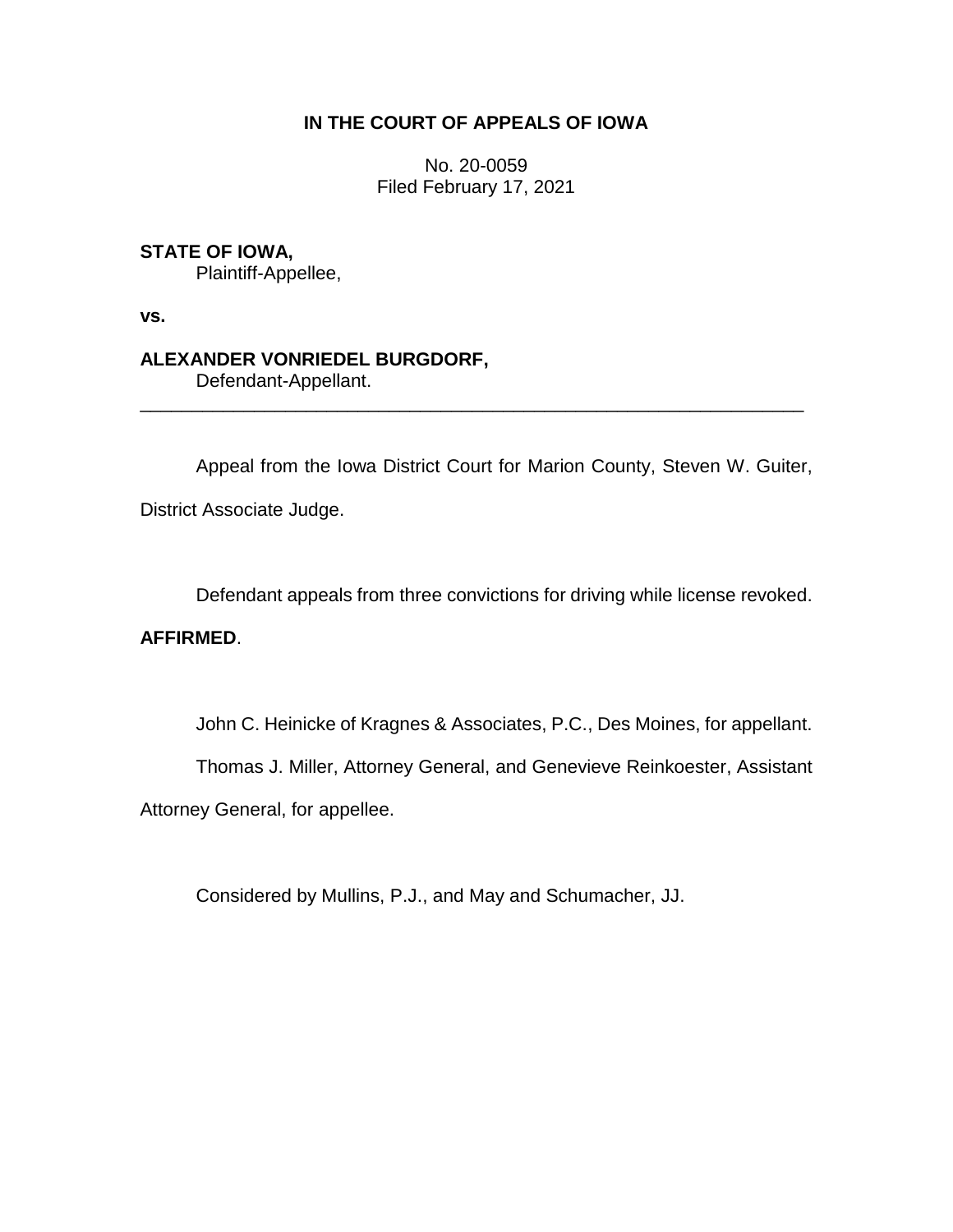### **SCHUMACHER, Judge.**

Alexander Burgdorf appeals from three separate convictions following jury trials where he was found guilty of driving while his license was revoked. He argues the evidence is insufficient to prove he operated a motor vehicle in one of his cases. Additionally, he asserts his right to self-representation was violated in all three of his cases when he was represented by counsel despite his requests to proceed pro se. We find the record contains substantial evidence to support the jury's verdict and Burgdorf's right to self-representation was not violated. Accordingly, we affirm.

### **I. Introduction**

This appeal includes three cases: SRCR030003, SRCR030437, and SRCR030283. The three cases arise from the same underlying offense of driving while license is revoked in violation of Iowa Code section 321J.21.<sup>1</sup> The cases were tried separately to a jury and a guilty verdict was returned in each case. On appeal, Burgdorf claims the evidence is insufficient in case number SRCR030283 and his right to self-representation was violated in all three cases.

### **II. Sufficiency of the Evidence in case SRCR030283**

### **A. Facts**

 $\overline{a}$ 

On May 6, 2019, Knoxville police officer Joel Kimpston-Burkgen was on routine patrol when he observed Burgdorf's vehicle with what appeared to be illegally tinted windows traveling on the roadway. The officer activated his lights

<sup>&</sup>lt;sup>1</sup> The cases arise from three separate offense dates. Burgdorf was charged by trial information in case SRCR0300003 on November 15, 2018; in case SRCR030283 on May 21, 2019; and in case SRCR030437 on August 13, 2019.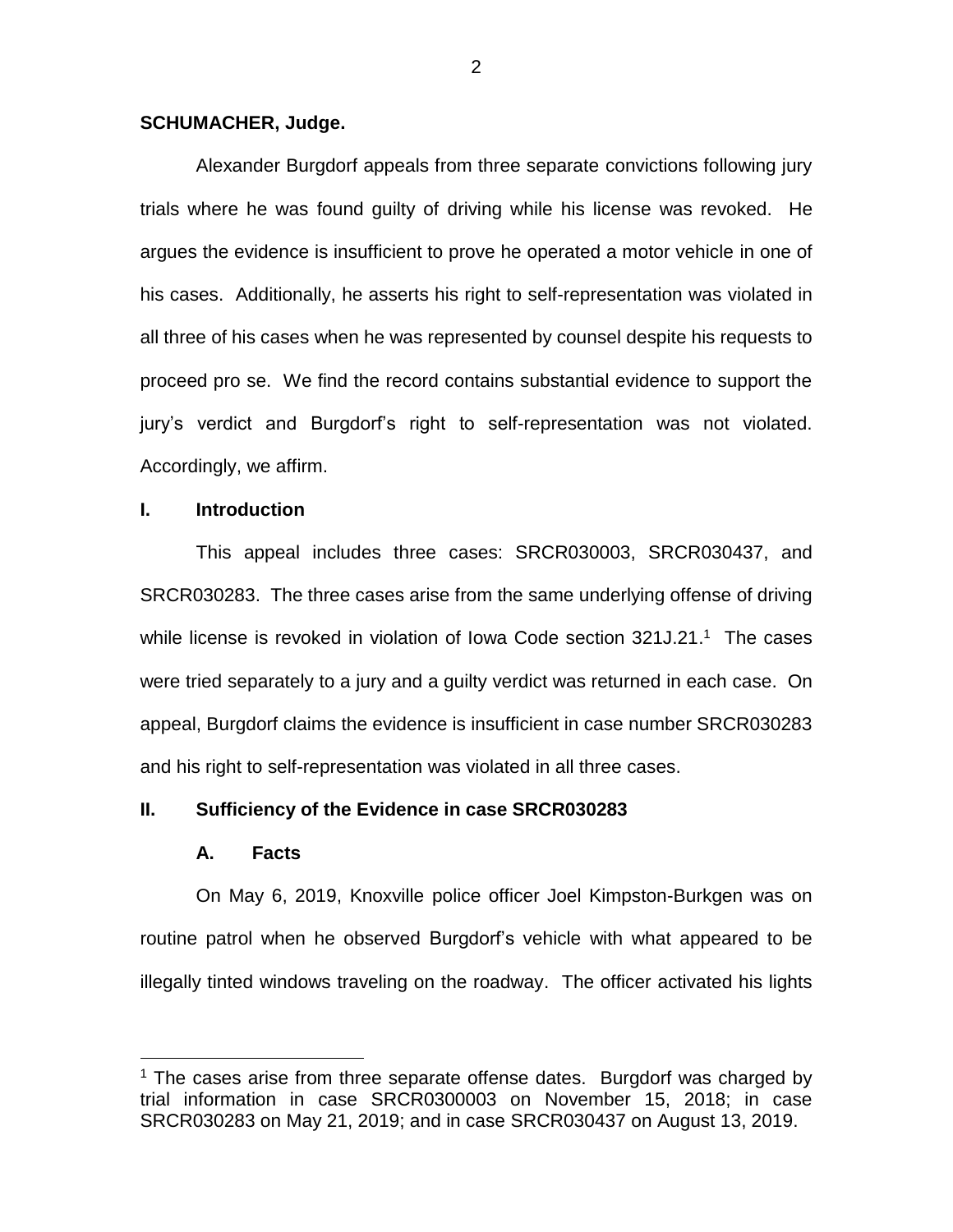and pulled the vehicle over. He parked his patrol car behind Burgdorf's vehicle, exited his vehicle, and approached Burgdorf's driver's side window. Seated behind the wheel was Burgdorf. In the passenger seat was Burgdorf's girlfriend. The officer requested Burgdorf's driver's license and registration. Burgdorf provided registration but indicated he was not a valid driver and did not have his driver's license. The officer called dispatch to request Burgdorf's driving license record and found that his license was revoked. Burgdorf was arrested for driving while revoked.

### **B. Standard of Review**

Sufficiency of evidence claims are reviewed for correction of errors at law. *State v. Sanford*, 814 N.W.2d 611, 615 (Iowa 2012). A verdict is binding upon this court and will be upheld unless it is not supported by substantial evidence. *State v. Tipton*, 897 N.W.2d 653, 692 (Iowa 2017). Substantial evidence is evidence that would convince a rational trier of fact that the defendant is guilty beyond a reasonable doubt*. Id.* If evidence raises only suspicion, speculation, or conjecture, it is not substantial. *State v. Howse*, 875 N.W.2d 684, 688 (Iowa 2016). We view all relevant evidence in the light most favorable to the State. *Id.*

### **C. Analysis**

At trial, the State was required to prove beyond a reasonable doubt that Burgdorf: (1) operated a motor vehicle, and (2) at the time his license was revoked. *See* Iowa Code § 321J.21 (2019). Burgdorf does not contest the fact his license was revoked. Rather he claims the evidence is insufficient to prove that he operated a vehicle. Despite being in the driving seat when the officer approached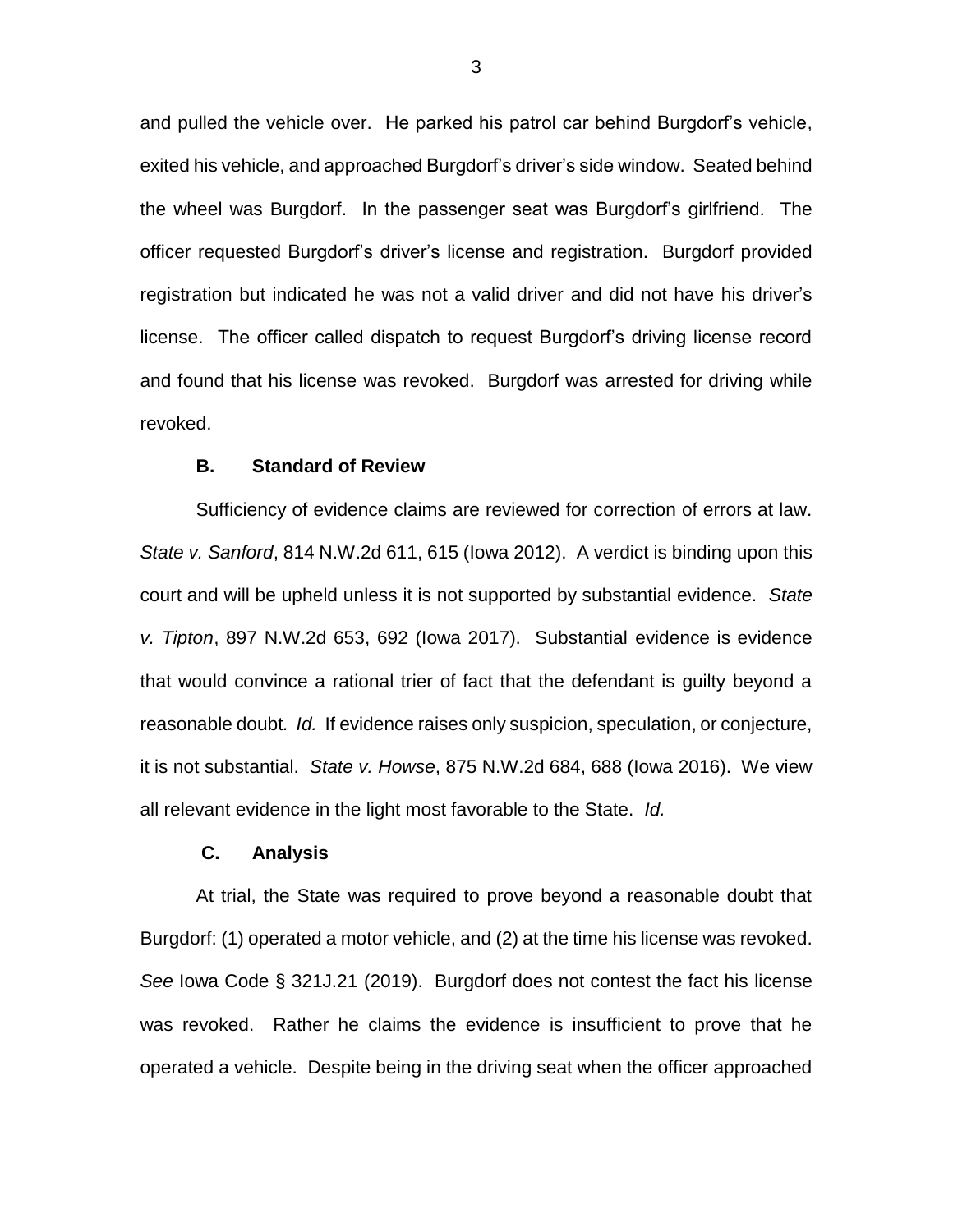the vehicle, Burgdorf argues there is nothing to show that he and his passenger did not switch seats in the moments it took the officer to approach his window.

The jury rejected this argument. Ample evidence was presented to prove Burgdorf was operating a vehicle. Officer Kimpston-Burkgen testified that he was familiar with Burgdorf's vehicle and observed it traveling on the roadway. When he approached the vehicle, Burgdorf was in the driver's seat. He did not report seeing the passengers of the vehicle switch seats. Video of the stop was admitted into evidence at trial. We find the record contains substantial evidence for the jury to find Burgdorf operated a vehicle while license under revocation.

### **III. Right to Self-Representation**

### **A. Introduction**

 $\overline{a}$ 

A pretrial conference for Burgdorf's three cases was held on August 27, 2019.<sup>2</sup> Burgdorf indicated that he would like to proceed pro se in the proceedings, and the district court granted his request allowing his then-appointed counsel to withdraw. On September 26, the State filed a memorandum of final plea offer encompassing the pending cases and requested a hearing. The court set a hearing for October 1 to consider all pending motions and further address Burgdorf's request to proceed pro se. At the October 1 hearing, Burgdorf initially maintained his desire to represent himself; however, after discussing what would be required of him during a jury trial, Burgdorf indicated he would like to be

4

 $2$  The August 27 pretrial conference was scheduled in all three of Burgdorf's cases. Additionally, pretrial hearings were held in case SRCR0300003 on October 1 and in case SRCR030437 on October 15; however, matters relevant to all three cases were discussed in each.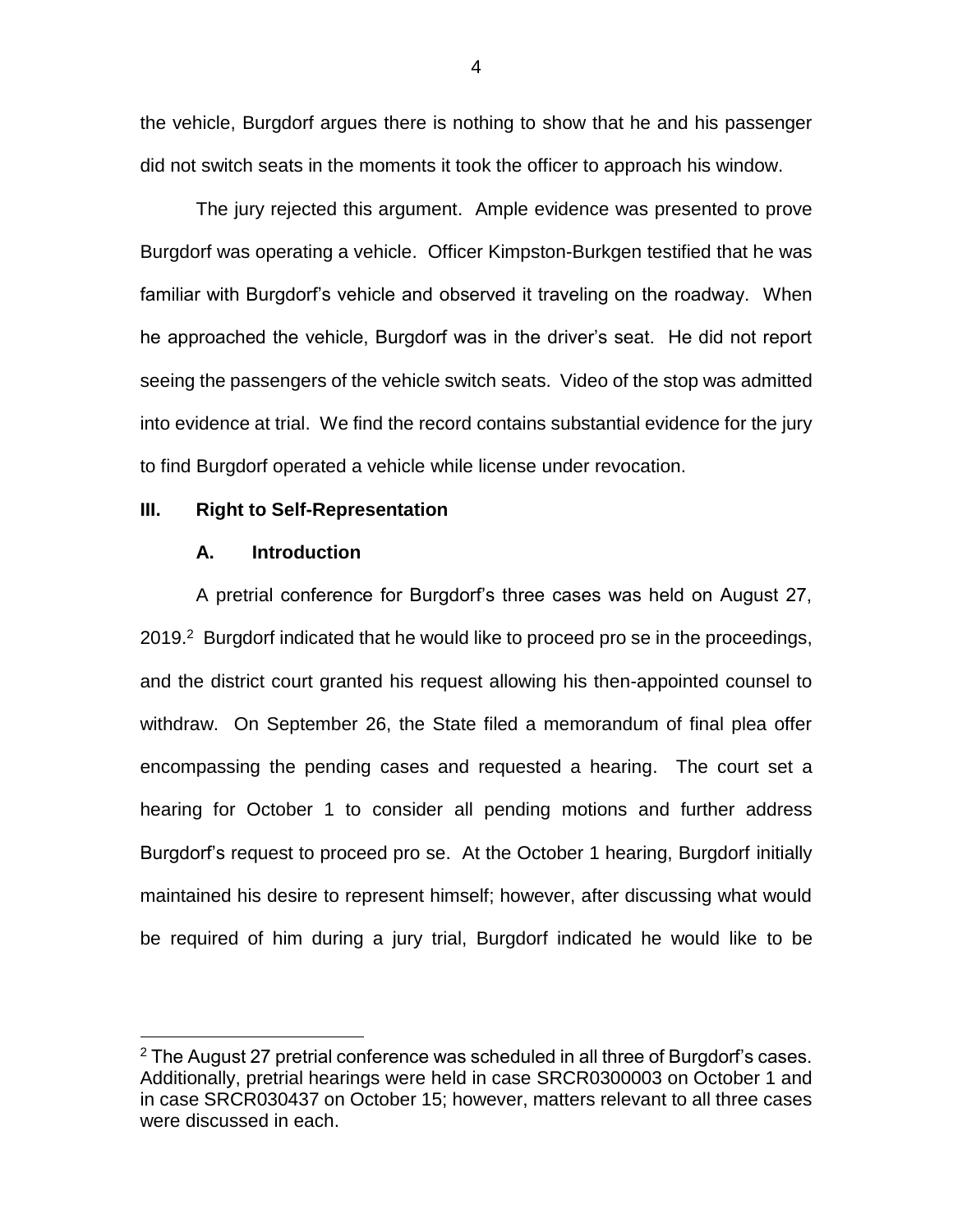represented by counsel. The court found Burgdorf qualified for court-appointed counsel and appointed such to represent him in his three cases.

Burgdorf subsequently voiced a desire to represent himself multiple times in each of his cases. His requests were denied by the district court, and he was represented by counsel in all three of his jury trials. Burgdorf claims his Sixth Amendment right to self-representation was violated when counsel was appointed in his three cases, and his subsequent requests to proceed pro se were denied. $3$ 

# **B. Standard and Scope of Review**

 $\overline{a}$ 

Burgdorf's constitutional claims are reviewed de novo. *See State v. Rater*, 568 N.W.2d 655, 657 (Iowa 1997). "[W]e look to the record as a whole to determine whether the defendant desired to be represented by counsel." *Spencer*,

 $3$  We note, Burgdorf asks this court to "adopt the three-part test found in the dissenting opinion in *State v. Spencer*," 519 N.W.2d 357, 362 (Iowa 1994), and find he was denied the right to self-representation. However, "[w]e are not at liberty to overrule controlling supreme court precedent" and therefore, must decline. *State v. Jeffrey*, No. 19-1918, 2020 WL 4814141, at \*1 (Iowa Ct. App. Aug. 19, 2020) (quoting *State v. Beck*, 854 N.W.2d 56, 64 (Iowa Ct. App. 2014)). As noted in the decision granting Spencer's writ of habeas corpus, "A trial court evaluating a defendant's request to represent himself must 'traverse . . . a thin line' between improperly allowing the defendant to proceed *pro se,* thereby violating his right to counsel, and improperly having the defendant proceed with counsel, thereby violating his right to self-representation." *Spencer v. Ault*, 941 F. Supp. 832, 834 (N.D. Iowa 1996) (quoting *Field v. Murray*, 49 F.3d 1024, 1029 (4th Cir 1994)). In determining whether the trial court traversed this "thin line," or instead strayed from it, the habeas corpus court found the trial court must decide three issues. *Id.* The threshold issue is whether the petitioner clearly and unequivocally asserted his right to self-representation under the Sixth Amendment in his state court criminal proceedings. *Id.* If the court finds that the petitioner did indeed make such a demand to represent himself, then the court must consider two further questions. *Id.* They are, first, whether the state trial court properly appointed only "standby counsel" to assist the petitioner with his defense, and, second, whether the petitioner then waived his right to self-representation by acquiescing in the actions of his standby counsel. *Id.* We note the facts between the instant case and *Spencer* are distinct. Burgdorf did not clearly and unequivocally assert his right to self-representation under the Sixth Amendment and the current law in Iowa.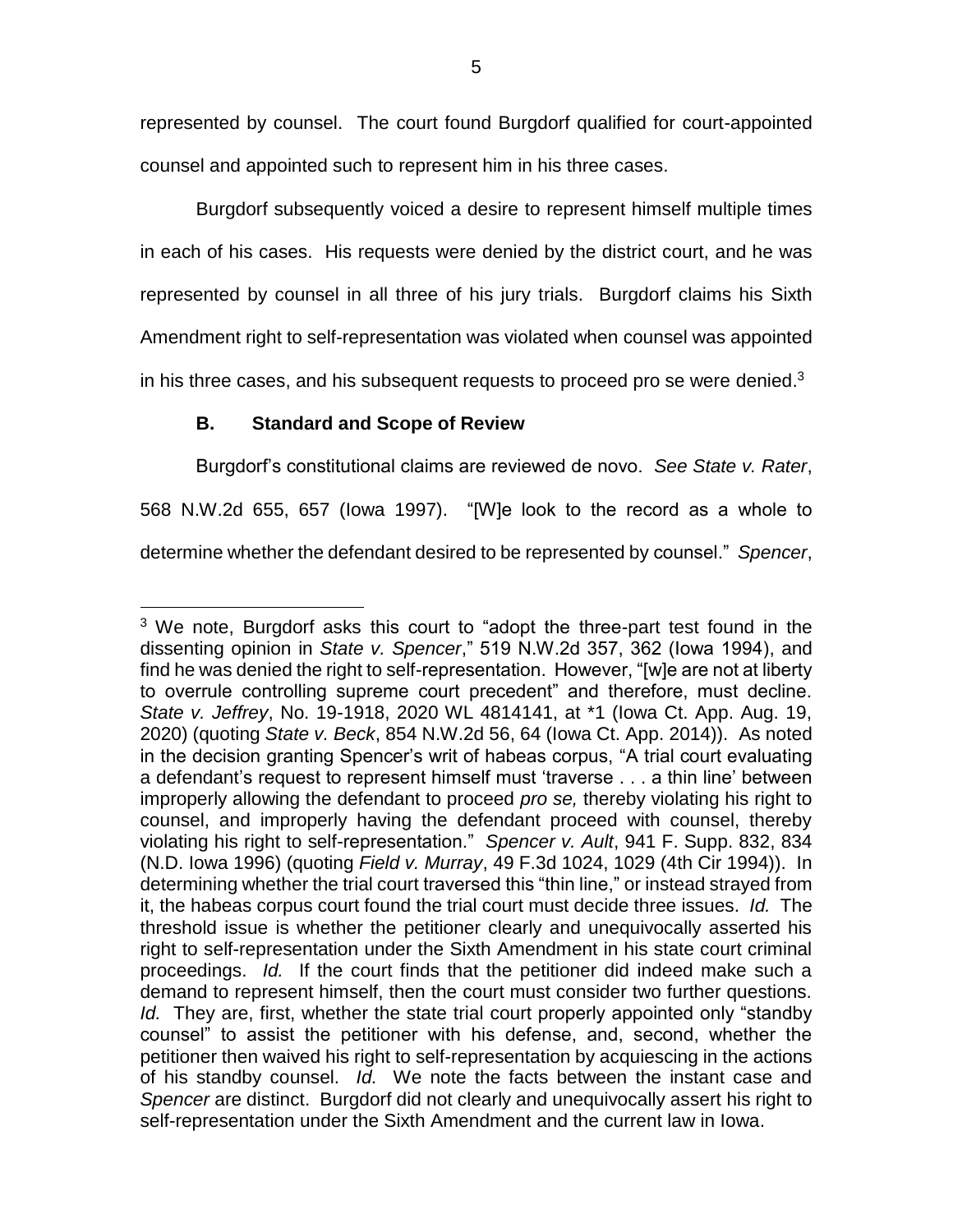519 N.W.2d at 360; *see also Reese v. State*, 391 N.W.2d 719, 723 (Iowa Ct. App. 1986). "In evaluating the record, we indulge in every reasonable presumption against waiver." *Rater*, 568 N.W.2d at 661.

#### **C. Analysis**

The Sixth and Fourteenth Amendments of the federal Constitution ensure that "[i]n all criminal prosecutions, the accused shall enjoy the right . . . to have the assistance of counsel for his defen[s]e." U.S. Const. amend. VI; *see* U.S. Const. amend. XIV; *Faretta v. California*, 422 U.S. 806, 807 (1975). Implicit in the guarantees of the Sixth Amendment is a "'correlative right to dispense with a lawyer's help.'" *Id.* at 814 (quoting *Adams v. United States ex rel. McCann*, 317 U.S. 269, 279 (1942)). While the Sixth Amendment right to counsel attaches until waived, "the right to self-representation is not effective until asserted." *State v. Martin*, 608 N.W.2d 445, 450 (Iowa 2000); *see Rater*, 568 N.W.2d at 658.

"When an accused manages his own defense, he relinquishes, as a purely factual matter, many of the traditional benefits associated with the right to counsel. For this reason, in order to represent himself, the accused must 'knowingly and intelligently' forgo those relinquished benefits." *Faretta*, 422 U.S. at 814 (quoting *Johnson v. Zerbst*, 304 U.S. 458, 464−65 (1938) (plurality opinion of Black, J.)). The request must be "clear and unequivocal" and courts must "indulge every reasonable presumption against waiver." *Martin*, 608 N.W.2d at 450 (quoting *Zerbst*, 304 U.S. at 464); *accord Brewer v. Williams*, 430 U.S. 387, 404 (1977) (applying equally the "strict standard" against waiver of a constitutional right to waiver of the right to counsel); *see Patterson v. Illinois*, 487 U.S. 285, 307 (noting the "strong presumption against" waiver of right to counsel).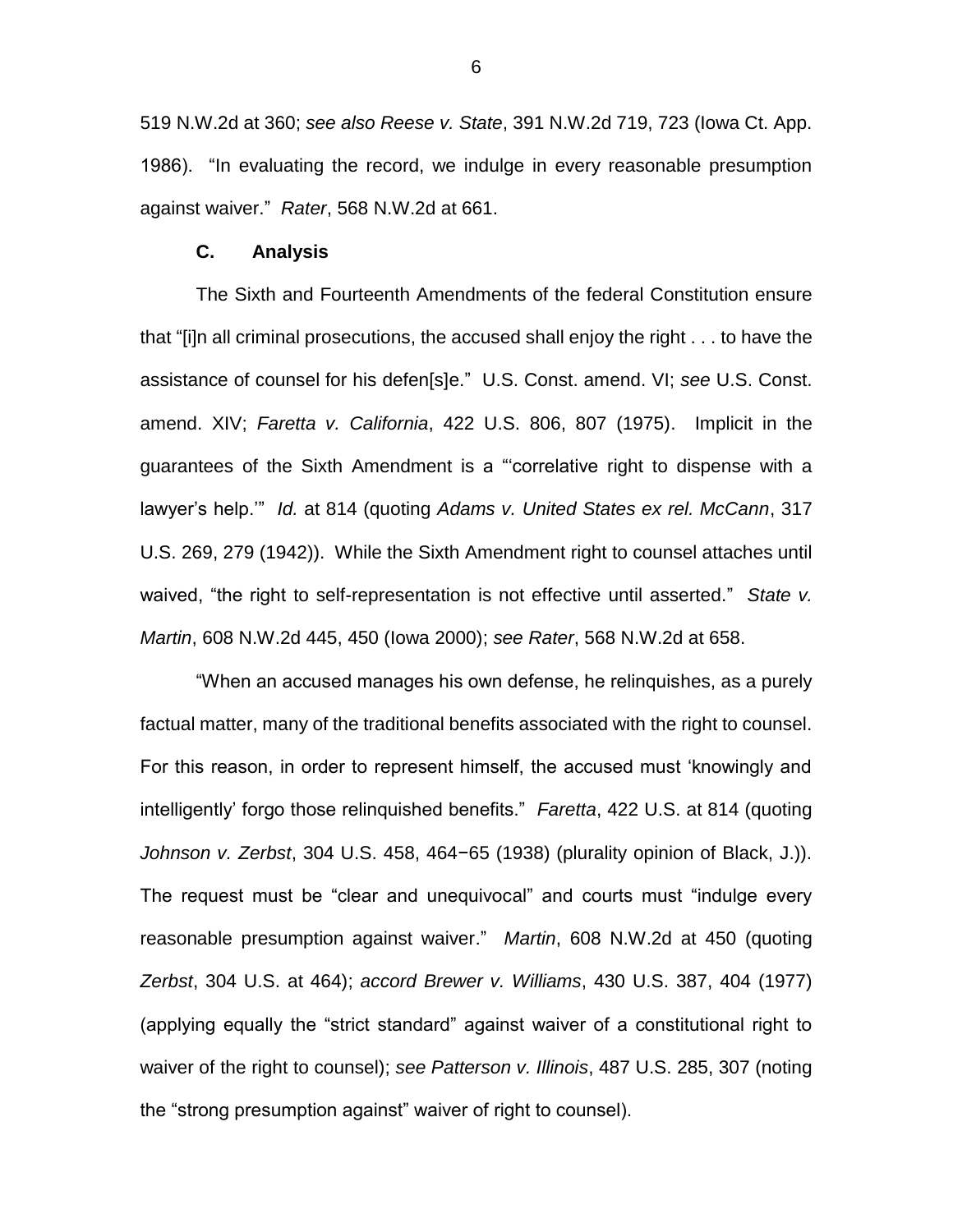"[I]n light of the strong presumption against waiver of the constitutional right to counsel," before accepting the request, a district court must engage the defendant in what has been coined a "*Faretta* colloquy." *State v. Cooley*, 608 N.W.2d 9, 15 (Iowa 2000) (quoting *Von Moltke v. Gillies*, 332 U.S. 708, 724 (1948)). Through the colloquy, the court must make the defendant "aware of the dangers and disadvantages of self-representation, so that the record will establish that he knows what he is doing and his choice is made with eyes open." *Faretta*, 422 U.S. at 835 (quotations omitted).

"The surrounding circumstances will determine the sufficiency of a colloquy." *Hannan v. State*, 732 N.W.2d 45, 53 (Iowa 2007); *see Cooley*, 608 at 15 ("[A] judge must investigate as long and as thoroughly as the circumstances of the case before him demand." (quoting *Von Moltke*, 332 U.S. at 724)). The colloquy, at minimum, must touch on "the nature of the charges, the statutory offenses included within them, the range of allowable punishments thereunder, possible defenses to the charges and circumstances in mitigation thereof, and all other facts essential to a broad understanding of the whole matter." *Hannan*, 732 N.W.2d at 53 (quoting *Von Moltke,* 332 U.S. at 724).

Burgdorf criticizes the adequacy of the district court's colloquies in each of his cases separately. Specifically, Burgdorf argues, "For each of the three separate cases, the trial court's inquiry into Burgdorf's request to proceed pro se mandated by *Faretta* [sic] was inadequate (SRCR030003), non-existent (SRCR030283), or deficient (SRCR030437)." We choose to address Burgdorf's claims in kind.

7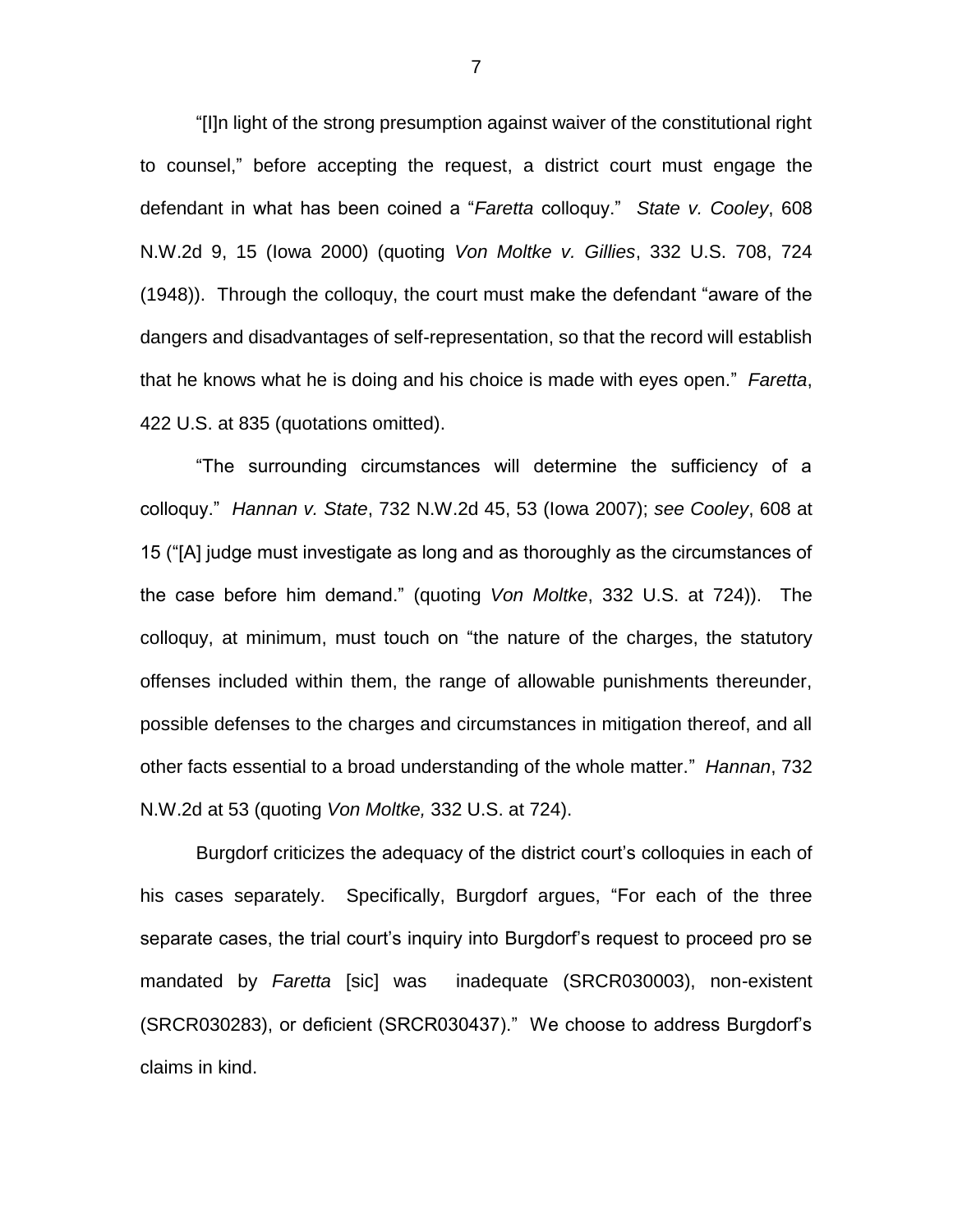It remains, however, that the surrounding circumstances dictate the sufficiency of the colloquy, and we review the entire record in assessing a question of waiver. *See Hannan*, 732 N.W.2d at 53; *Spencer*, 519 N.W.2d at 360. Our analysis is informed throughout by the fact Burgdorf requested the appointment of counsel, the same judge presided over Burgdorf's three cases, the underlying offense in each case was the same, and he was represented by the same attorney throughout the proceedings.

### 1. *Case No. SRCR030003*

As previously discussed, the district court scheduled a pretrial hearing on October 1 to address the pending matters in Burgdorf's cases. The hearing began by Burgdorf questioning the authority of the court and requesting "as beneficiary of my legal person," "proof of delegated authority of jurisdiction."<sup>4</sup> The court responded, "If you expect me to allow you to proceed without counsel, you need to answer my questions, and I need to make a decision that you're able to represent your own interest. Do you understand that?" Burgdorf stated that he did.

The court began a colloquy with Burgdorf and established that he knew he had the right to counsel, what the State would be required to prove at trial, the potential penalties he faced if found guilty, his level of education, and his prior experience with criminal trials. As the court described what would be required of

 $\overline{a}$ 

<sup>4</sup> Burgdorf's requests to represent himself throughout the proceedings are embedded in his broader contention that the charges against him are unconstitutional. It appears from the record that Burgdorf believes the State cannot "license" his right to travel and therefore views the proceedings against him as illegitimate.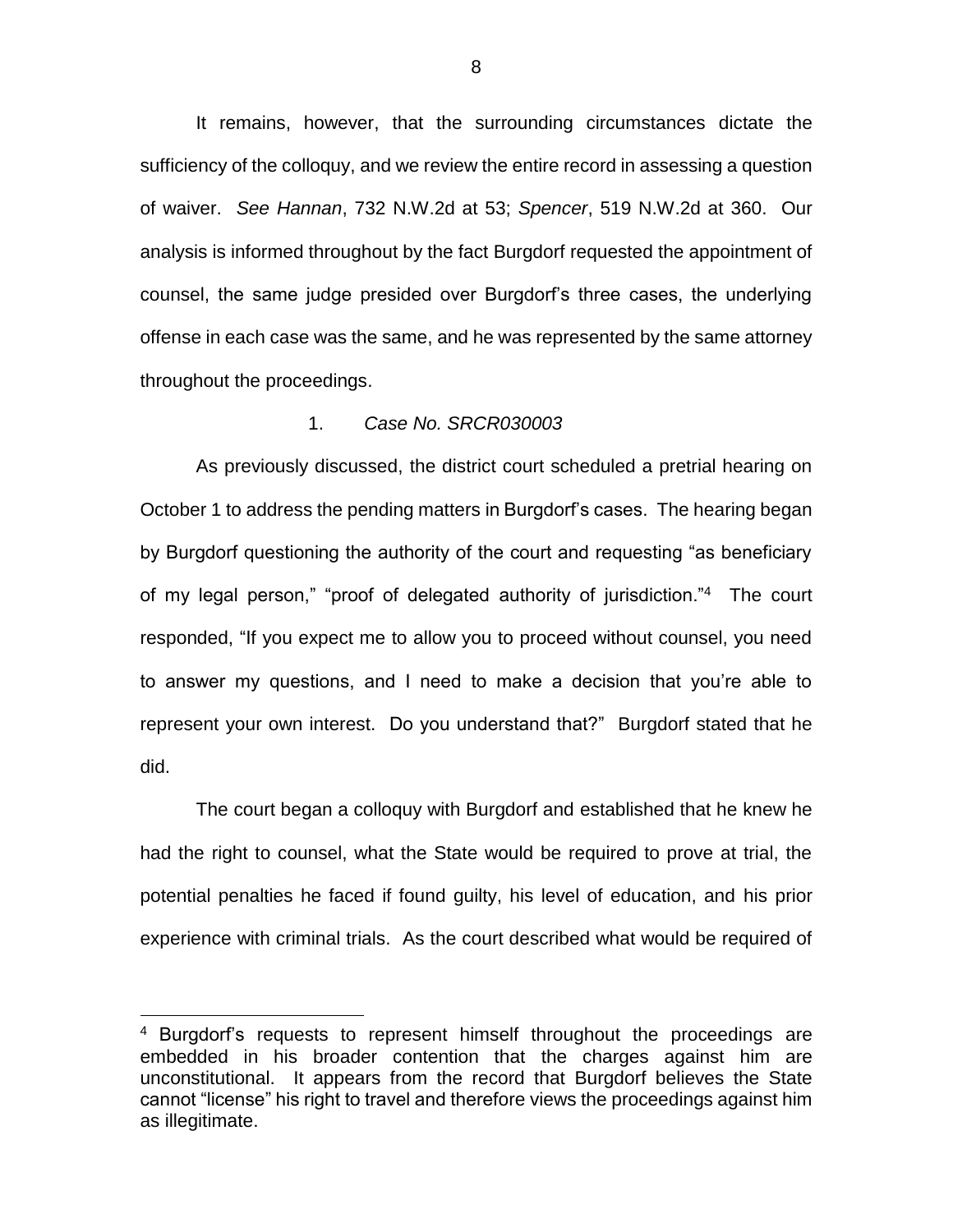Burgdorf during jury selection, Burgdorf stated, "I got to take an—take an attorney.

Maybe I'll take some representation." The district court responded, "Do you wish

to have an attorney appointed to represent you in this case?" Burgdorf stated,

"Yes, Your Honor." Burgdorf submitted a financial affidavit and an application for

appointment of counsel. The court found Burgdorf qualified for court-appointed

counsel and appointed counsel to represent him.

Concerning the appointment of counsel in his other cases, the court and

Burgdorf engaged in the following discussion:

The Court: Do you want me to appoint the same attorney to represent you on your other cases at this time? Burgdorf: Not at this time.

Q: Well, are you asking to represent yourself on the case that is set for two weeks from now? [referencing case No. SRCR030437] A: Yeah, it's a possibility.

Q: If you are, I'm going to deny your request because I don't think you meet the standards to be able to represent yourself in a jury trial. A: I said—all right. Then I guess appoint the same.

Q: I will appoint counsel on Mr. Burgdorf's other cases at this time as well.

On appeal Burgdorf claims the district court's colloquy in case No. SRCR030003 was "inadequate" and "abbreviated" because "the inquiry stopped after the court asked some questions about jury selection and Burgdorf indicated he would take some representation." Additionally, Burgdorf claims that "[o]nce there was an indication by Burgdorf that he wanted to represent himself in the other driving while license under revocation case, the court should have resumed the self-representation inquiry in Case No. SRCR030003." We disagree.

"[A] waiver [of the right to self-representation] may be found if it reasonably appears to the court that defendant has abandoned his initial request to represent himself." *Spencer*, 519 N.W.2d at 359 (quoting *Brown v. Wainwright*, 665 F.2d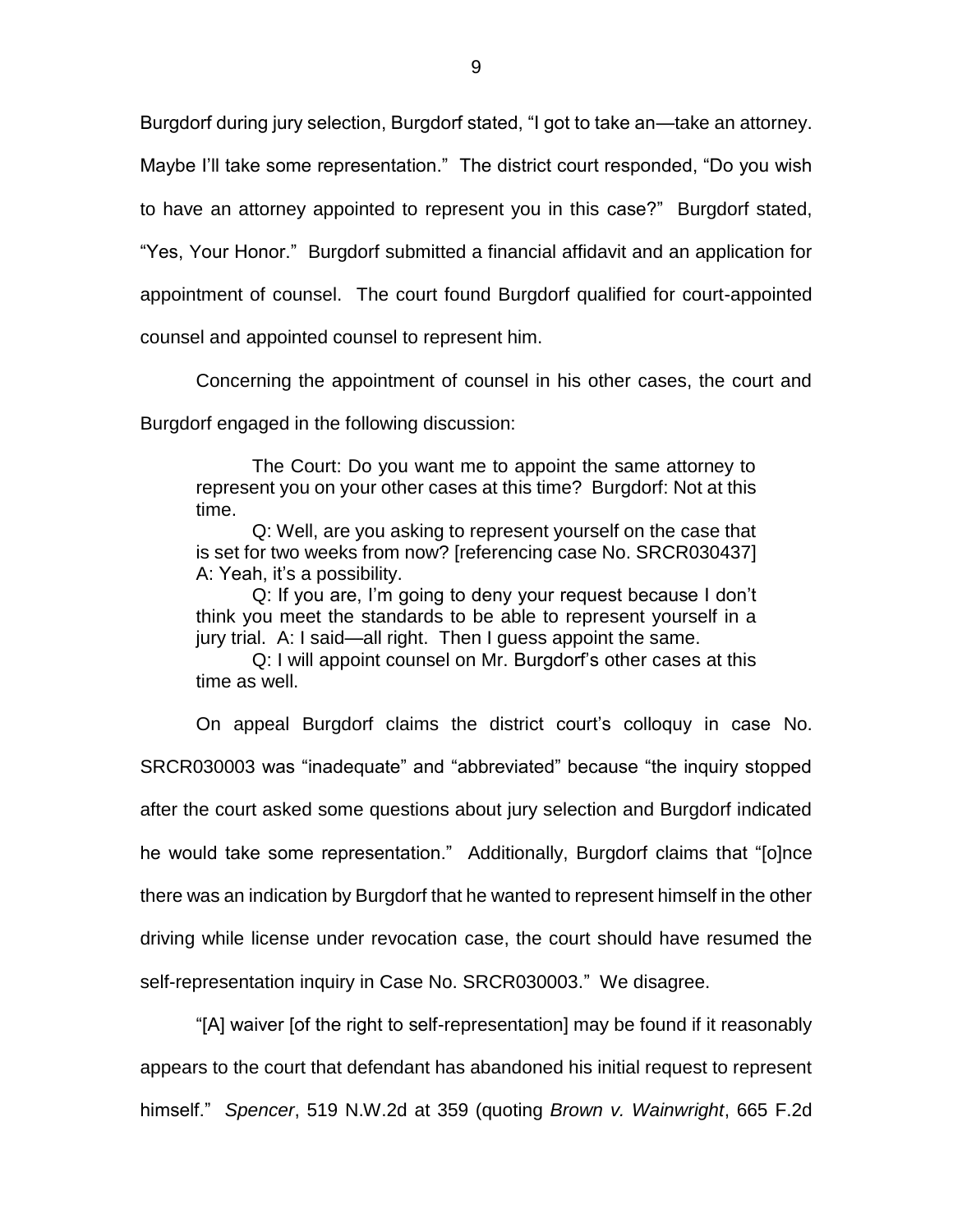607, 610 (5th Cir. 1982)). After indicating his desire to proceed pro se, the district court properly engaged Burgdorf in a colloquy as mandated by *Faretta*. However, after hearing what would be required of him in jury selection, Burgdorf stated that he wished to be represented, and counsel was appointed. We find Burgdorf abandoned his initial request to proceed pro se through his subsequent statements and actions requesting counsel be appointed. *See id*. at 359−60 (citing cases where defendant's subsequent actions indicated an abandonment of initial request to proceed pro se); *Reese*, 391 N.W.2d at 723 ( "[E]ven if a defendant requests to represent himself, the right may be waived through his subsequent conduct indicating he is vacillating on the issue or has abandoned his request altogether." (quoting *Brown*, 665 F.2d at 610)).

We disagree with Burgdorf's assertion that the district court was required to re-engage Burgdorf in a colloquy after he indicated, "it's a possibility" he wished to represent himself in another of his cases. "In the absence of a clear and knowing election, a court should not quickly infer that a defendant unskilled in the law has waived counsel and has opted to conduct his own defense." *Id.* at 723 (quoting *Brown*, 665 F.2d at 610). The right to counsel is preeminent, and district courts must "indulge every reasonable presumption against waiver." *Brewer*, 430 U.S. at 404; *see Patterson*, 487 U.S. at 307. Burgdorf had requested he be represented, and counsel was appointed. His subsequent statements did not equate to a clear and unequivocal assertion of his right to self-representation. *Cf. Spencer*, 519 N.W.2d at 359 (explaining waiver of the right to self-representation may be found despite a defendant's statement that he wishes to represent himself if those statements are made "merely out of brief frustration with the trial court's decision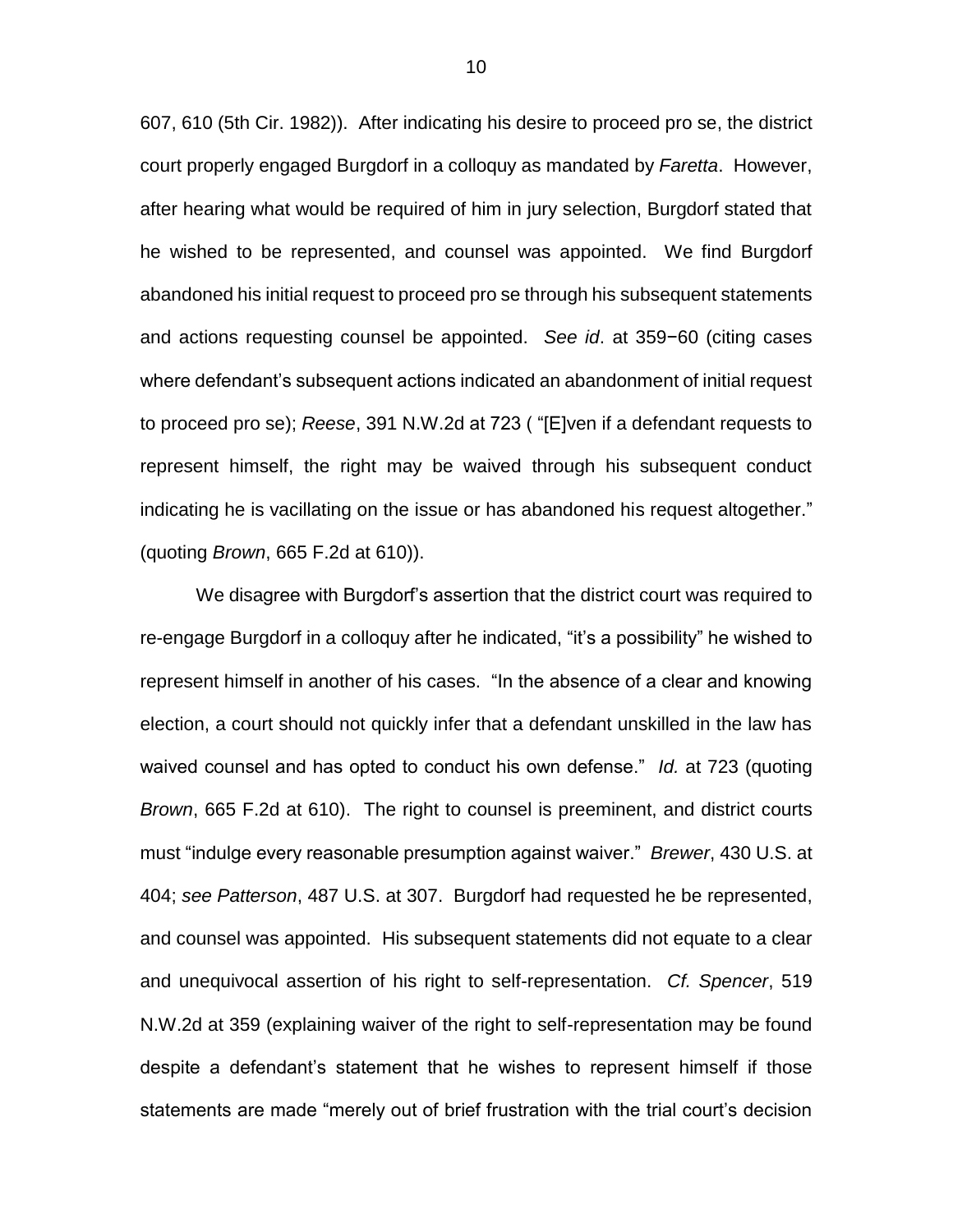regarding counsel and not as a clear and unequivocal assertion of his constitutional rights."). We find no error.

2. *No. SRCR030437*

On October 15, a pretrial conference was held in case SRCR030437. Burgdorf's counsel informed the court that he believed Burgdorf wished to proceed pro se because he was dissatisfied that his counsel could not identify a means of avoiding trial without pleading guilty. The court began a colloquy with Burgdorf and inquired into his background, including his age, medical history, substance abuse, and level of education. The court asked Burgdorf, "What is your reason for not wanting an attorney to help you—help you with your case?" Burgdorf responded,

Because I do not want to give consent to contract with you. I'm not obligated—or obliged—to contract because I'm standing on my rights. The State cannot require you to give up a right for privileges, and you have no delegated authority to convert my rights into privileged rights so I do not wish to contract with you nor do I understand—nor can I consent to proceed until—you answer and provide with evidence of delegated authority before we could proceed with this matter as director and beneficiary of my legal person.

The court continued to examine Burgdorf and inquired into his understanding of the charges against him, the penalties he faced, and his prior experience with criminal trials. The court explained what would be necessary of him at trial and asked, "You believe you can do all of that without the assistance of an attorney?" Burgdorf responded, "I do not understand nor can I consent to proceed until you answer and provide with evidence—delegated authority before we proceed with this matter as director and beneficiary of my legal person and corporation." The court responded, "Is it—still your request to proceed without an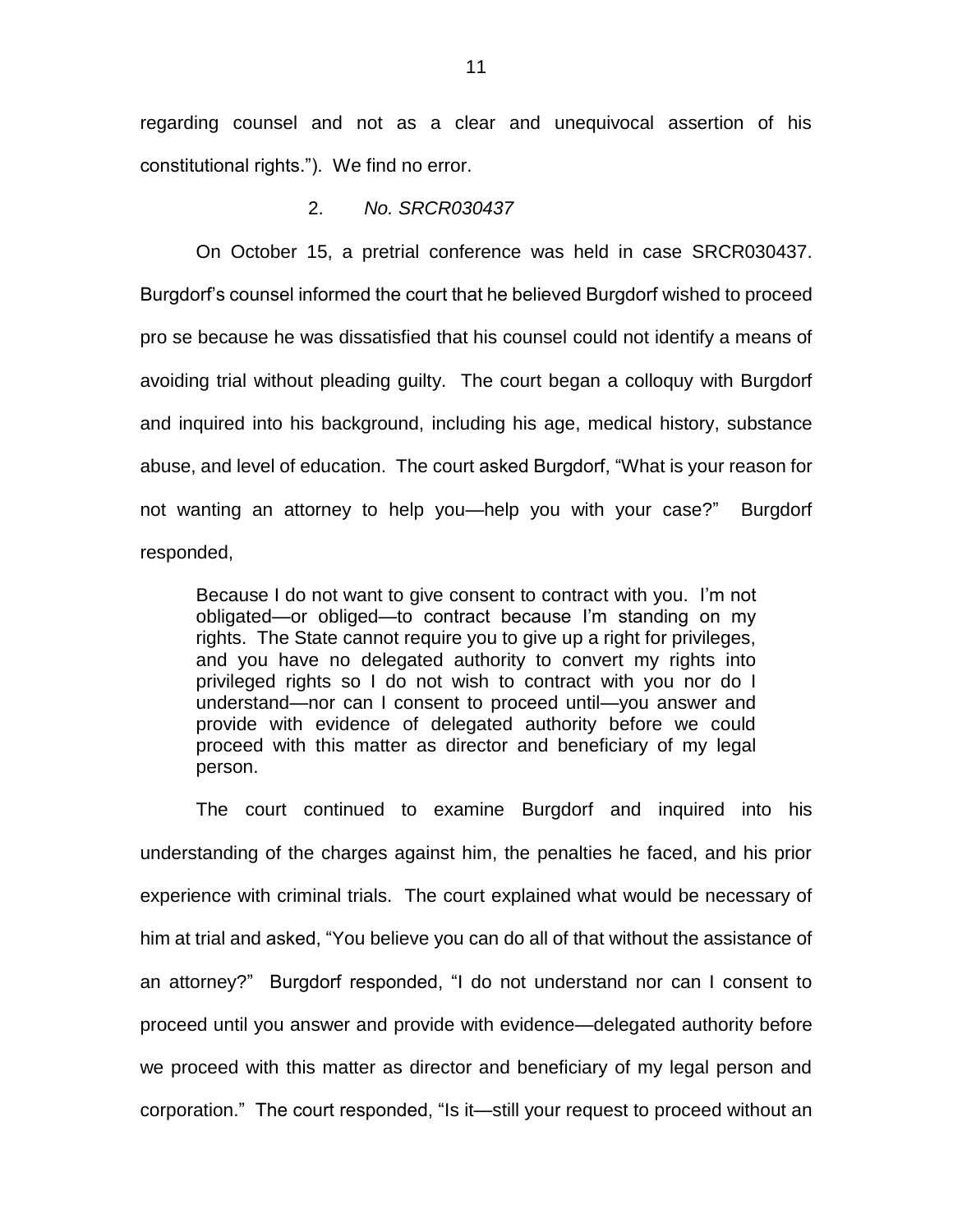attorney?" Burgdorf gave a similar response stating, "I do not wish to contract with you nor do I understand nor can I consent to proceed . . ." and went on to demand that the court "discharge this entire matter with prejudice and award the penalties for the crimes to be paid to me for false arrest \$6680.00."

The court denied Burgdorf's request, stating, "The court is going to deny Mr. Burgdorf's request to represent himself. We've went through a number of questions. The court does not believe that Mr. Burgdorf has clearly and unequivocally shown his assertion of the right to proceed pro se and waived counsel so counsel remains as appointed."

Burgdorf claims the district court's colloquy in case No. SRCR030437 was "deficient" because "the court gave up on trying to get an answer from Burgdorf as the court deemed Burgdorf's answers as non-responsive." We disagree.

In order for the district court to allow Burgdorf to proceed pro se, it was required to find Burgdorf "knowingly and intelligently" waived his right to counsel. To ensure a valid waiver, the court began a colloquy with Burgdorf; however, as Burgdorf admits, he "never really answers the court's questions about whether he would be capable of undertaking his own defense." The right to counsel and selfrepresentation are inextricably in tension, and as our supreme court has noted, this "place[s] trial judges between a rock and a hard place." *Spencer*, 519 N.W.2d at 361(quoting *United States v. Berkowitz*, 927 F.2d 1376, 1383 (7th Cir.1991)). However, it is the right to self-representation that must be asserted clearly and unequivocally. *See e.g.*, *Martin*, 608 N.W.2d at 450.

"Equivocation, which sometimes refers only to speech, is broader in the context of the Sixth Amendment, and takes into account conduct as well as other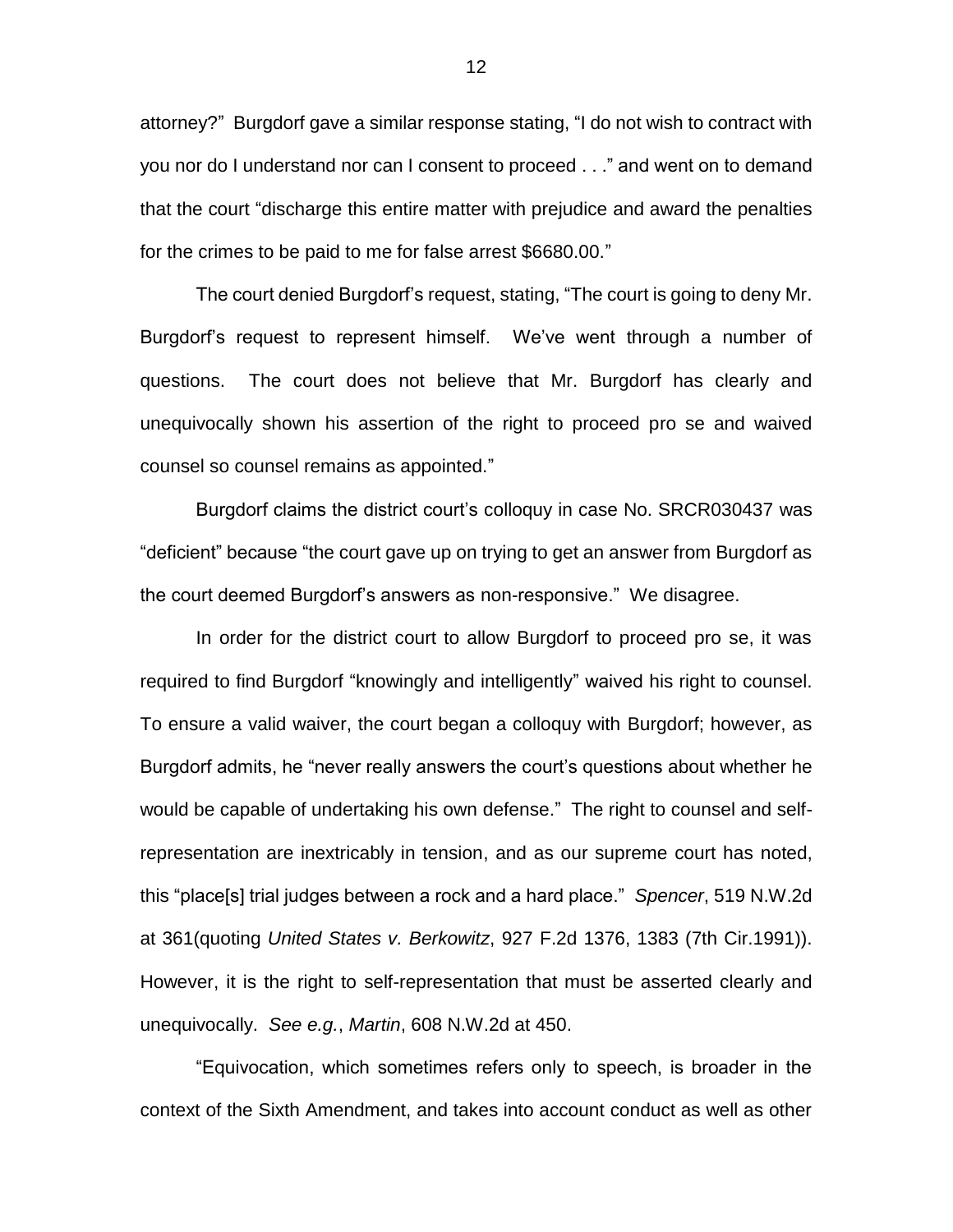expressions of intent." *Bilauski v. Steele*, 754 F.3d 519, 523 (8th Cir. 2014) (quoting in parenthetical *United States v. Barnes*, 693 F.3d 261, 271 (2d Cir. 2012)). Burgdorf did not offer meaningful responses to the court's inquiry, and his statements were predominated by demands that the charges against him be dismissed. We have upheld a district court's denial of a defendant's request to proceed pro se where the defendant advanced arguments similar to Burgdorf's contesting the authority of the court and made "disjointed and rambling statements, demonstrating he did not understand the underlying legal proceedings or what he was required to do so as to be able to represent himself." *See State v. Ross*, No. 14-1717, 2016 WL 1677181, at \*4 (Iowa Ct. App. April 27, 2016). Given the context of Burgdorf's request, we agree with the district court that Burgdorf did not clearly and unequivocally assert his right to self-representation and knowingly and intelligibly waive his right to counsel. *Cf*. *Raulerson v. Wainwright*, 732 F.2d 803, 808–09 (11th Cir. 1984) (finding no unequivocal waiver of the right to counsel where defendant abruptly walked out of courtroom during *Faretta* colloquy).

#### 3. *No. SRCR030282*

Case SRCR030283 was the last of Burgdorf's cases to go to trial and commenced on December 12. At the beginning of trial, Burgdorf reasserted his desire to fire his counsel and proceed pro se. The district court denied this request and stated that "[a] hearing was previously held on this matter some time ago[.]" Burgdorf responded,

Well, I do not consent with these proceedings—to go on with these proceedings, and I do not wish to contract with you. I do not want him representing me. He is fired. He needs to withdraw from my case and the UCC, right, and located—look at denying me proper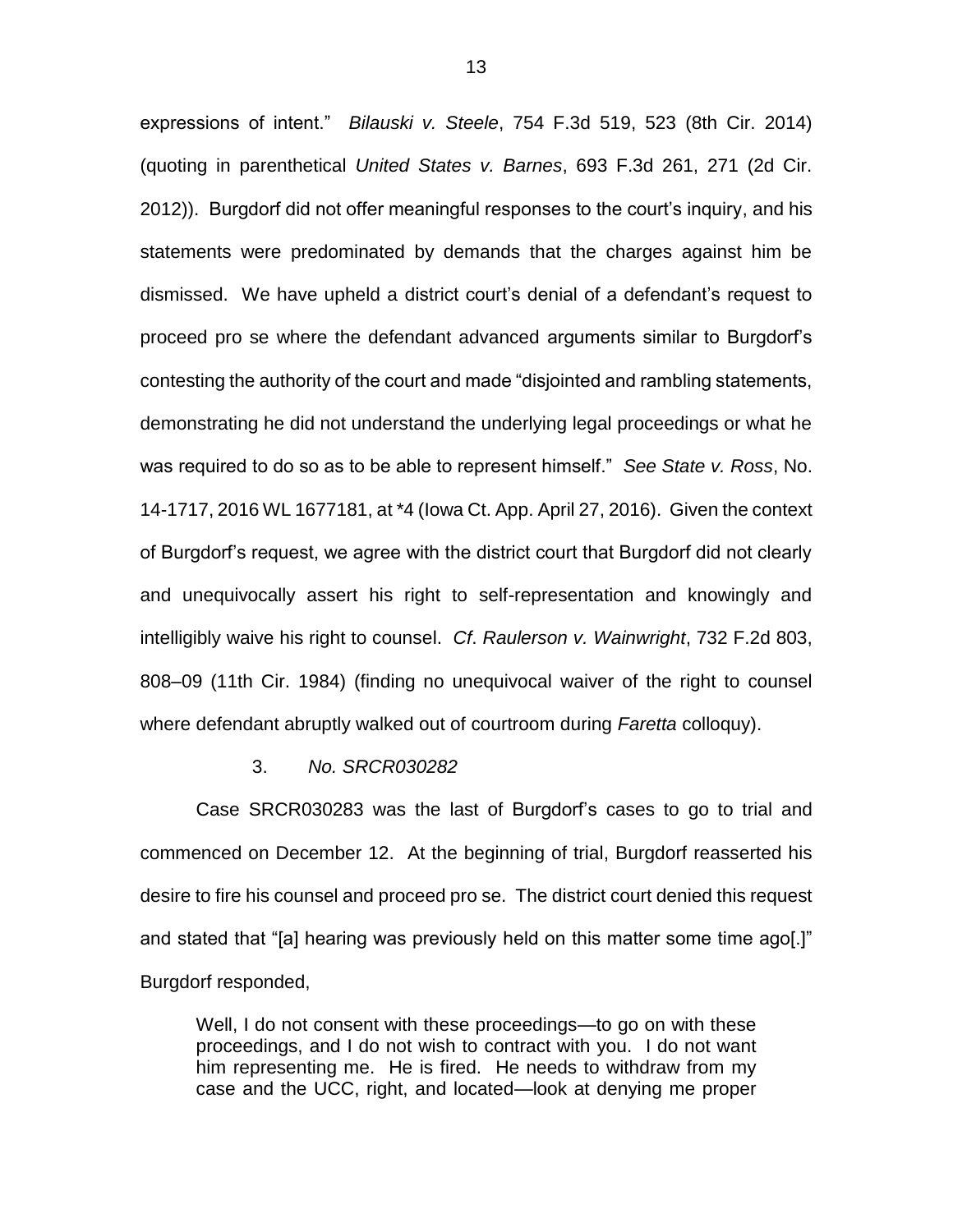representation, you know, counsel of my choice, and that's a violation of my rights.

Burgdorf then demanded that the district court "dismiss these charges and clear them from my record and—pay me reimbursement of \$3,075,000 for my false arrest." The court denied the request, stating,

We previously had a hearing about representation, and it was determined that we would—you would continue with court-appointed counsel. This is the date and time set for trial. The jury—the parties are here to serve as jurors so we're going to proceed with the jury trial today with [counsel] representing you.

Burgdorf proceeded to trial represented by counsel.

Burgdorf claims the district court's colloquy in case No. SRCR030282 was "non-existent" and argues "[a]t a minimum, some type of *Faretta* inquiry should have been made as to Burgdorf's request for self-representation." We believe the circumstances surrounding Burgdorf's request make the district court's actions sufficient to find no error.

"[T]he right to self-representation is not absolute." *United States v. Harlan*, 960 F.3d 1089, 1093 (8th Cir. 2020) (quoting *United States v. Prucha*, 856 F.3d 1184, 1187 (8th Cir. 2017)). "The surrounding circumstances will determine the sufficiency of a colloquy." *Hannan*, 732 N.W.2d at 53. Burgdorf made his request moments before the last of his three trials. The same judge presided over each of Burgdorf's trials, the underlying offense was the same, and he was represented by the same counsel. The district court "must investigate [the request to proceed pro se] as long and as thoroughly as the circumstances of the case before him demand. . . . [T]he extent of a trial court's inquiry may vary depending on the nature of the offense and the background of the accused." *Cooley*, 608 N.W.2d at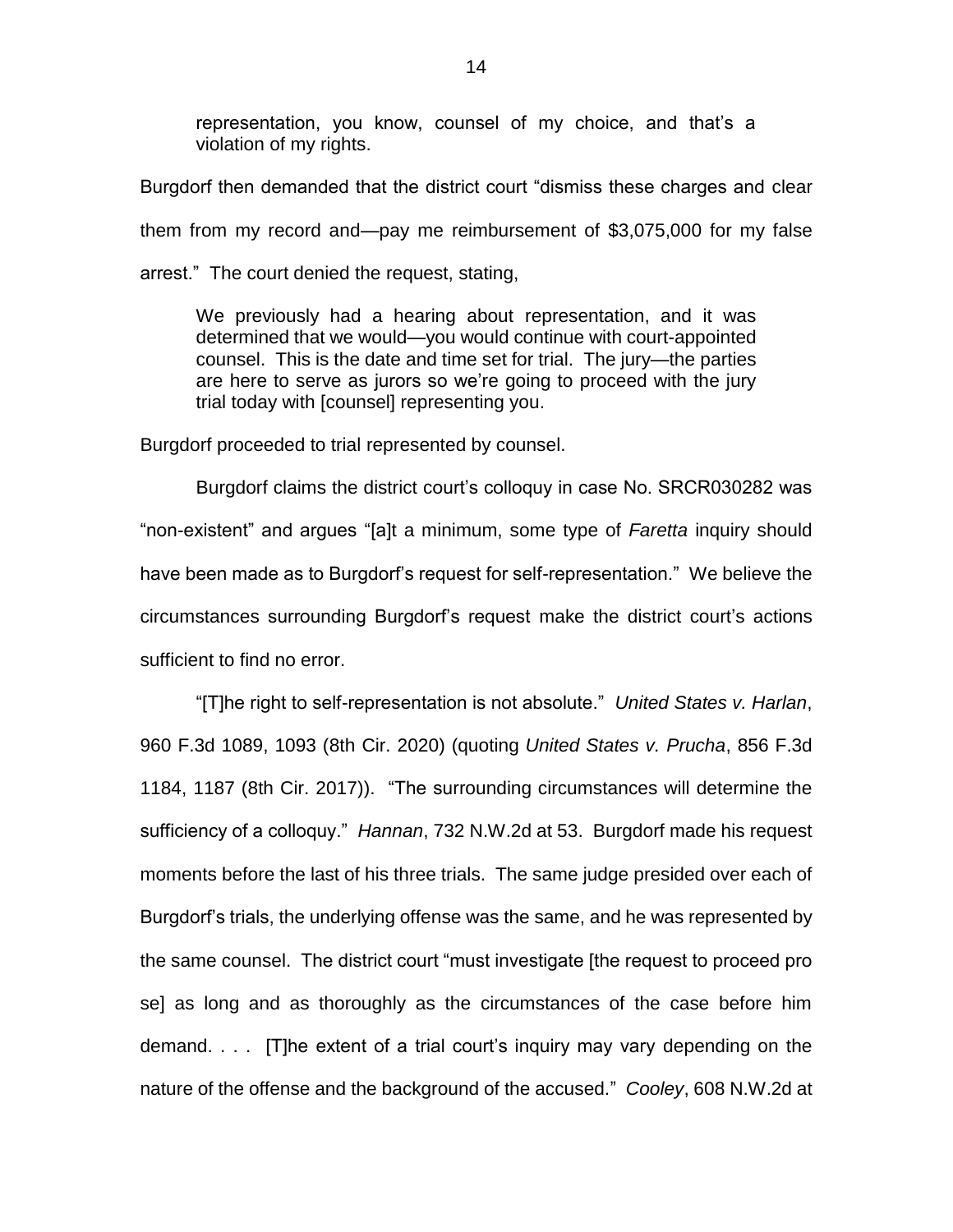15 (quotations omitted). Burgdorf had previously requested representation, and counsel was appointed. The court had twice prior engaged Burgdorf in lengthy colloquies concerning his desire to represent himself and properly determined he had not knowingly and intelligibly waived his right to counsel. Burgdorf's assertions concerning his representation were again a part of his broader contention that the proceedings were illegitimate.

"A request to proceed pro se is constitutionally protected only if it is timely, not for purposes of delay, unequivocal, voluntary, intelligent and the defendant is competent." *Harlan*, 960 F.3d at 1093 (quoting *Jones v. Norman*, 633 F.3d 661, 667 (8th Cir. 2011)). Given the court's extensive prior discussion on the matter and the substantially similar argument advanced by Burgdorf, we do not believe the court was required to embark on a third in-depth colloquy with Burgdorf moments before trial was to begin. "Once trial commences, th[e] right [to selfrepresentation] is subject to the trial court's discretion which requires a balancing of the defendant's legitimate interests in representing himself and the potential disruption and possible delay of proceedings already in progress." *Id*. (quoting *United States v. Wesley*, 798 F.2d 1155, 1155–56 (8th Cir. 1986)). "The right to self-representation does not exist to be used as a tactic for delay, for disruption, for distortion of the system, or for manipulation of the trial process." *United States v. Edelmann*, 458 F.3d 791, 808–09 (8th Cir. 2006). "[T]he government's interest in ensuring the integrity and efficiency of the trial at times out-weighs the defendant's interest in acting as his own lawyer." *Martinez v. Court of Appeal of California, Fourth Appellate Dist.*, 528 U.S. 152, 162 (2000). Given the

15